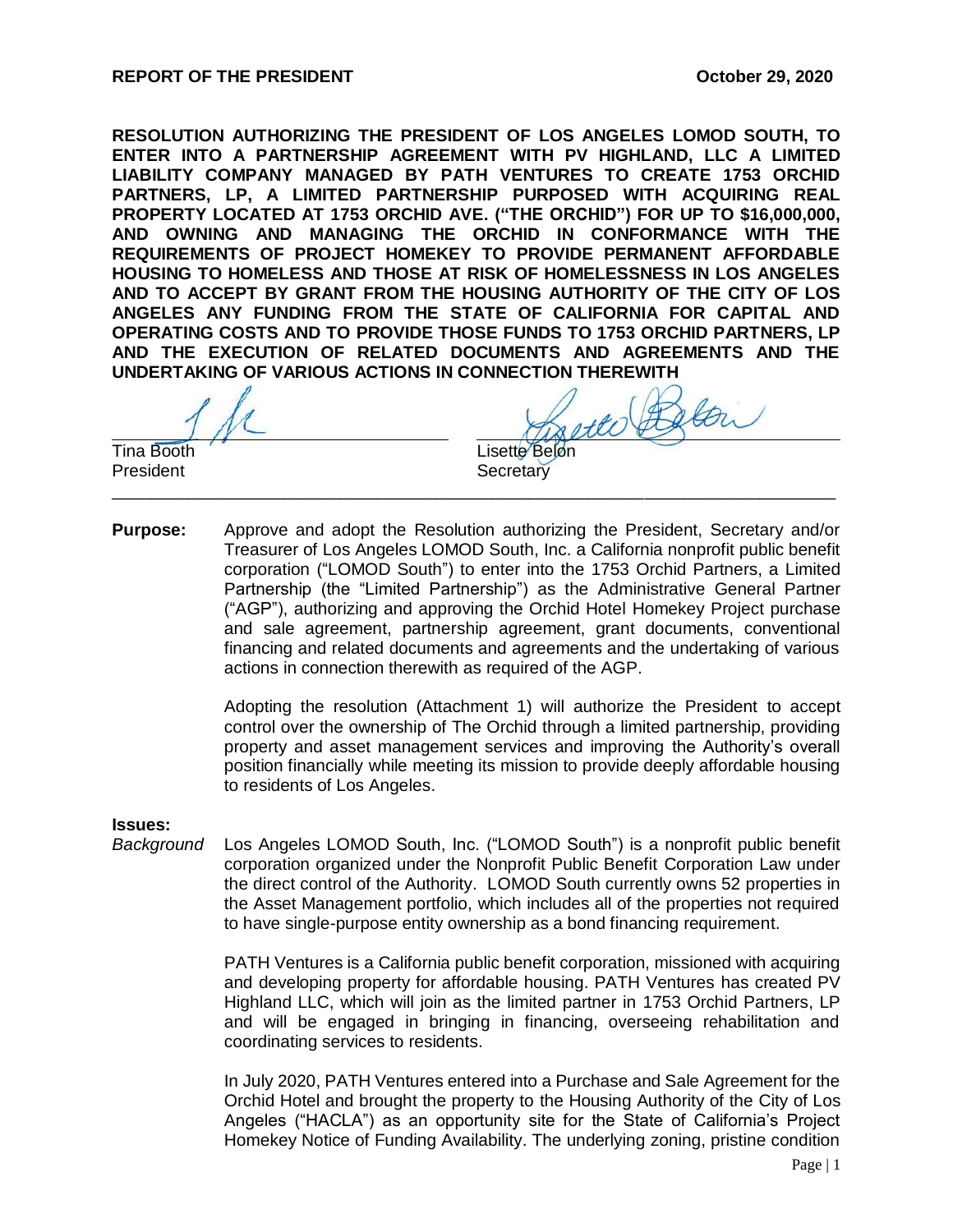of the site and its ability to be delivered vacant qualified the property for Tier 1 funding from Project Homekey. HACLA and PATH Ventures entered into a Memorandum of Understanding on August 12, 2020 and submitted a Project Homekey application for The Orchid Hotel as Co-Applicants on August 13, 2020. On September 8, 2020 HACLA received notice from the State of California that the Orchid Hotel was one of eleven initial projects in the City of Los Angeles to receive a reservation of Homekey funding. HACLA and PATH Ventures have been working closely since August to complete due diligence on the property and prepare for initial occupancy. This collaboration has involved successfully applying for up to 40 Project-based Vouchers for the property to provide needed rental subsidy to serve the Project Homekey target population, obtaining an appraisal, physical needs assessment, Phase I, survey and title reports as well as soliciting noncompetitive financing to cover the balance of funding necessary to acquire, rehabilitate and begin operations on the site.

#### *The Property*

The Orchid Hotel is a three-story building over subterranean parking located in the heart of Hollywood at 1753 Orchid Avenue, directly behind Hollywood and Highland. Although just short distance from the Hollywood Bowl and other Hollywood destinations, the property is tucked away on a quiet cul de sac and has a lot of privacy, providing a serene and suburban environment to its residents. The property has a generous lobby and lounge area, an express dining area, and a laundry room as well as outdoor common area, which includes a pool deck and a garden patio. There are forty (40) rooms on site, including 21 studios and 19 onebedrooms with full kitchens, bathrooms and dining areas. The rooms are sized between 550-600 square feet.

# *Developer/*

*Ownership* The managing member of the Limited Partnership will be LOMOD South and the limited partner will be PV Highland LLC. The draft Limited Partnership Agreement is provided for reference as Attachment 1, and includes the option for both partners to assign their rights to other entities as long as those entities are wholly owned or managed by either PATH Ventures or HACLA, respectively. It also provides for the partners to exit the partnership with each other's consent through sale or transfer of rights and to have the opportunity to buy out each other's position in the partnership.

> LOMOD South as the Administrative General Partner will hold a 30% ownership and development interest and PV Highland LLC will hold a 70% development and majority ownership interest. It is anticipated with the hold of majority interest that PATH Ventures will provide 100% of the guarantees required of any financing for the project, while HACLA will secure and ensure compliance with the Project Homekey funding contribution.

## *Funding*

The Project Homekey reservation will provide up to \$8 million in funding from Project Homekey for acquisition costs and \$960,000 in Operating Subsidy for the first eighteen months. PATH Ventures has obtained funds necessary to finance the balance of the purchase price (currently set at \$16 million) and limited funding necessary for closing costs and minor rehabilitation, estimated at approximately \$103,951 as well as the initial capital reserve and replacement reserve.

Subject to the Board of Commissioners' approval on October 29, 2020, HACLA will be providing the 1753 Orchid Partners either directly or through LOMOD South a grant of the \$8,960,000 in Project Homekey funds and will record a covenant on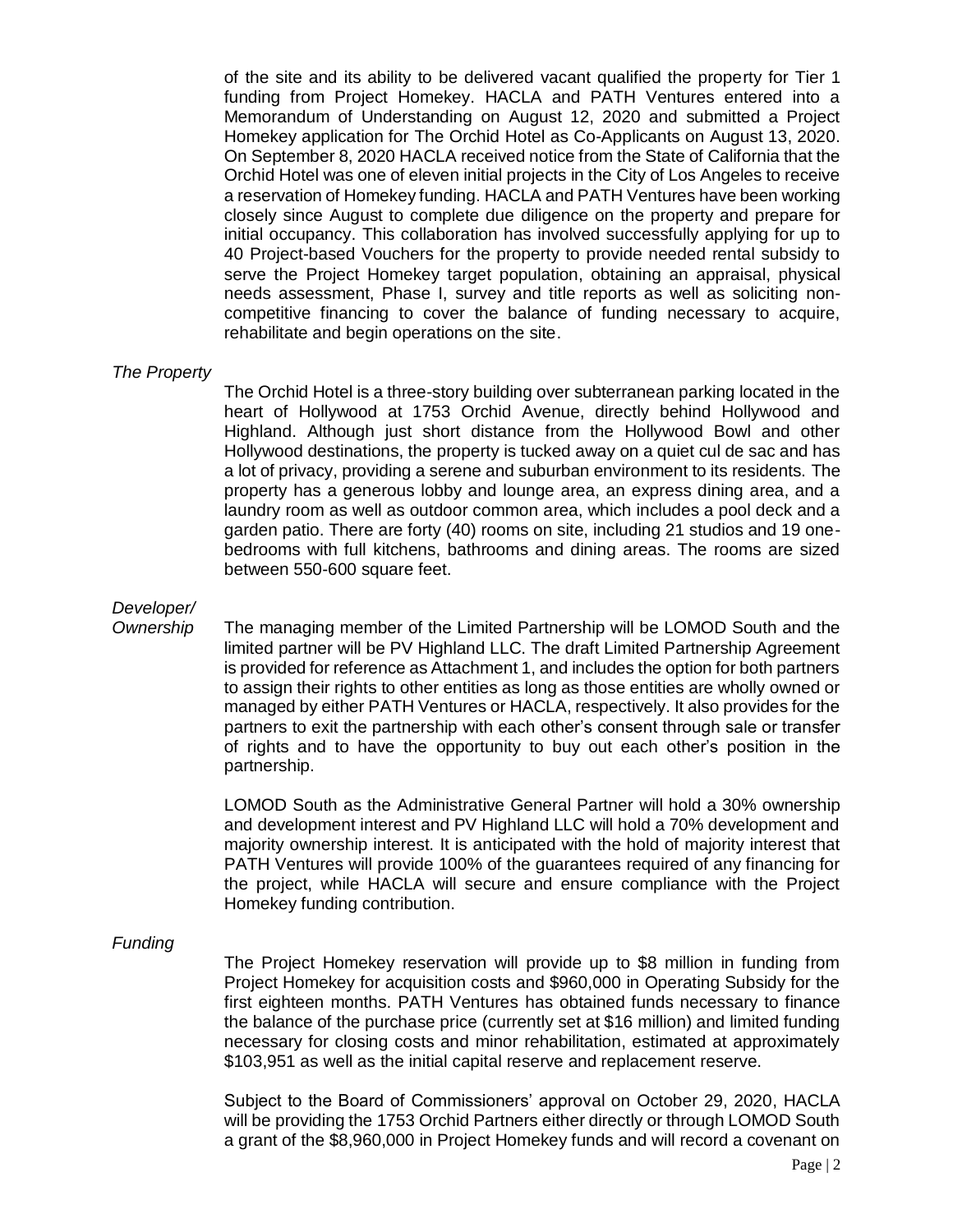the property in favor of HACLA requiring the Limited Partnership to comply with all of Project Homekey's regulatory obligations and population targeting for tenancy. The grant will not require repayment but is intended to be forgiven over time through compliance with the covenant for its fifty-fiveyear term. The conventional lender is expected to hold a first mortgage position on the property until their loan is repaid and a note and deed of trust is expected to be recorded in their favor.

All 39 PBV Units will be subject to HUD affordability requirements for 20 years under a Housing Assistance Payment ("HAP") contract, pursuant to the authority granted under the October 2017 HUD Notice. As allowed by PBV regulations, the HACLA will provide a 20-year extension subject to the future availability of appropriated funds, HUD regulations, the requirements of HACLA's Section 8 Administrative Plan and the Limited Partnership's continued compliance with the HAP Contract.

### *Role as AGP*

As the AGP, LOMOD South will perform those responsibilities required by the State Board of Equalization ("BOE") to maintain the Project's property tax exemption and as otherwise accepted. Remaining Partnership responsibilities will be performed by the AGP or will be delegated to the Limited Partner by the AGP under the supervision of the AGP as required by the BOE.

LOMOD South is scheduled to receive an annual AGP Partnership Management Fee in the amount of \$20,000 (subject to an annual 3% increase) and 30% of net cash flow generated from the Project.

LOMOD South, it is not individually expected to provide any development or operational guarantees to any lender or investor. Guarantees are borne solely by the limited partner and its affiliates. Further, if LOMOD South is in default under a project document, only its partnership interest may be accessed to satisfy any liability. The only exceptions being if LOMOD South has committed fraud or misappropriated partnership funds.

Close of escrow and financing is scheduled to occur on or about November 10, 2020 and rehabilitation work will commence soon thereafter with the hope of beginning occupancy of the units before the end of the calendar year.

### **Attachments:**

- 1. Resolution
- 2. Form of Partnership Agreement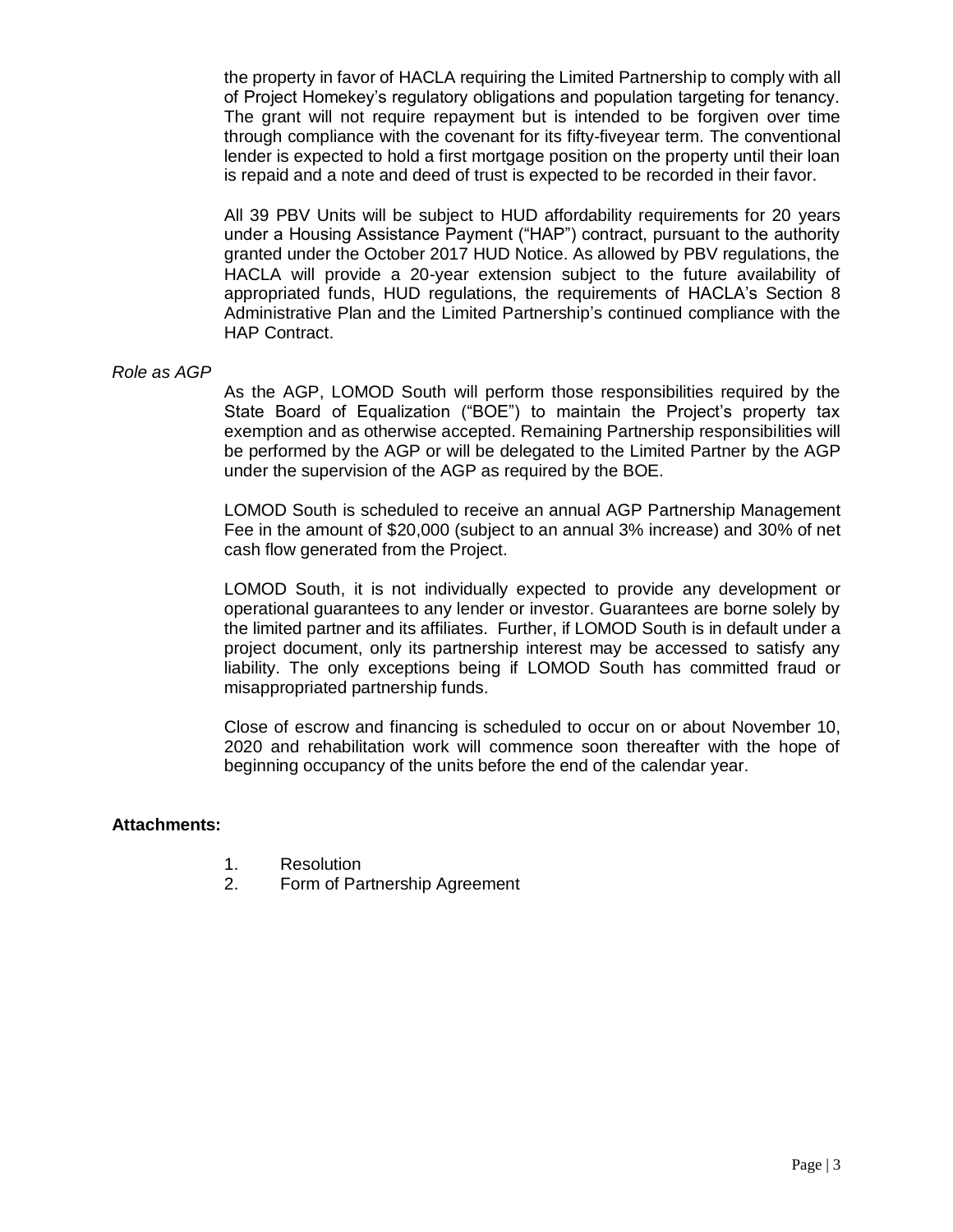**RESOLUTION AUTHORIZING THE PRESIDENT OF LOS ANGELES LOMOD SOUTH, TO ENTER INTO A PARTNERSHIP AGREEMENT WITH PV HIGHLAND, LLC A LIMITED LIABILITY COMPANY MANAGED BY PATH VENTURES TO CREATE 1753 ORCHID PARTNERS, LP, A LIMITED PARTNERSHIP PURPOSED WITH ACQUIRING REAL PROPERTY LOCATED AT 1753 ORCHID AVE. ("THE ORCHID") FOR UP TO \$16,000,000, AND OWNING AND MANAGING THE ORCHID IN CONFORMANCE WITH THE REQUIREMENTS OF PROJECT HOMEKEY TO PROVIDE PERMANENT AFFORDABLE HOUSING TO HOMELESS AND THOSE AT RISK OF HOMELESSNESS IN LOS ANGELES AND TO ACCEPT BY GRANT FROM THE HOUSING AUTHORITY OF THE CITY OF LOS ANGELES ANY FUNDING FROM THE STATE OF CALIFORNIA FOR CAPITAL AND OPERATING COSTS AND TO PROVIDE THOSE FUNDS TO 1753 ORCHID PARTNERS, LP AND THE EXECUTION OF RELATED DOCUMENTS AND AGREEMENTS AND THE UNDERTAKING OF VARIOUS ACTIONS IN CONNECTION THEREWITH**

**WHEREAS,** Los Angeles LOMOD South, Inc. ("LOMOD South") is a nonprofit public benefit corporation duly created, established and authorized to transact business and exercise powers under and pursuant to the provisions of the Nonprofit Public Benefit Corporation Law, consisting of Part 2 of Division 2 of Title 1 of the California Corporations Code (the "Act"); and

**WHEREAS**, the Act authorizes LOMOD South to make and execute contracts and other instruments necessary or convenient for the exercise of its powers; and

**WHEREAS**, the Orchid Hotel is comprised of 40 units of permanent supportive housing in a residential development with amenities, of which up to forty (40) units are Project Based Voucher (PBV) units; and

**WHEREAS**, on October 29, 2020, the HACLA Board of Commissioners ("BOC") authorized HACLA to enter the 1753 Orchid Partners, Limited Partnership (the "Limited Partnership") with its instrumentality, LOMOD South as Administrative General Partner to act as both developer and owner of the Orchid Hotel; and

**WHEREAS,** the limited partner of 1753 Orchid Partners, LP, a California limited partnership, is PV Highland LLC, a California limited liability company; and

**WHEREAS,** the 1753 Orchid Partners, LP will receive funding from several sources including State of California Housing and Community Development Department's ("HCD") Project Homekey program and HACLA Section 8 Project Based Vouchers, to finance the development and operation of the Project; and

**WHEREAS,** on October 29, 2020, HACLA approved providing the Project with up to \$8,960,000 funding in cash grant from any Project Homekey contribution received by the State of California HCD for the acquisition and operation of the project;

**WHEREAS**, HACLA has negotiated LOMOD South's participation as the Administrative General Partner ("AGP") of the Limited Partnership; and

**WHEREAS**, LOMOD South will serve as the AGP of 1753 Orchid Partners, LP and perform those responsibilities required by the State Board of Equalization ("BOE") to obtain and maintain the Project's property tax exemption and as otherwise accepted and oversee day-to-day management of the project; and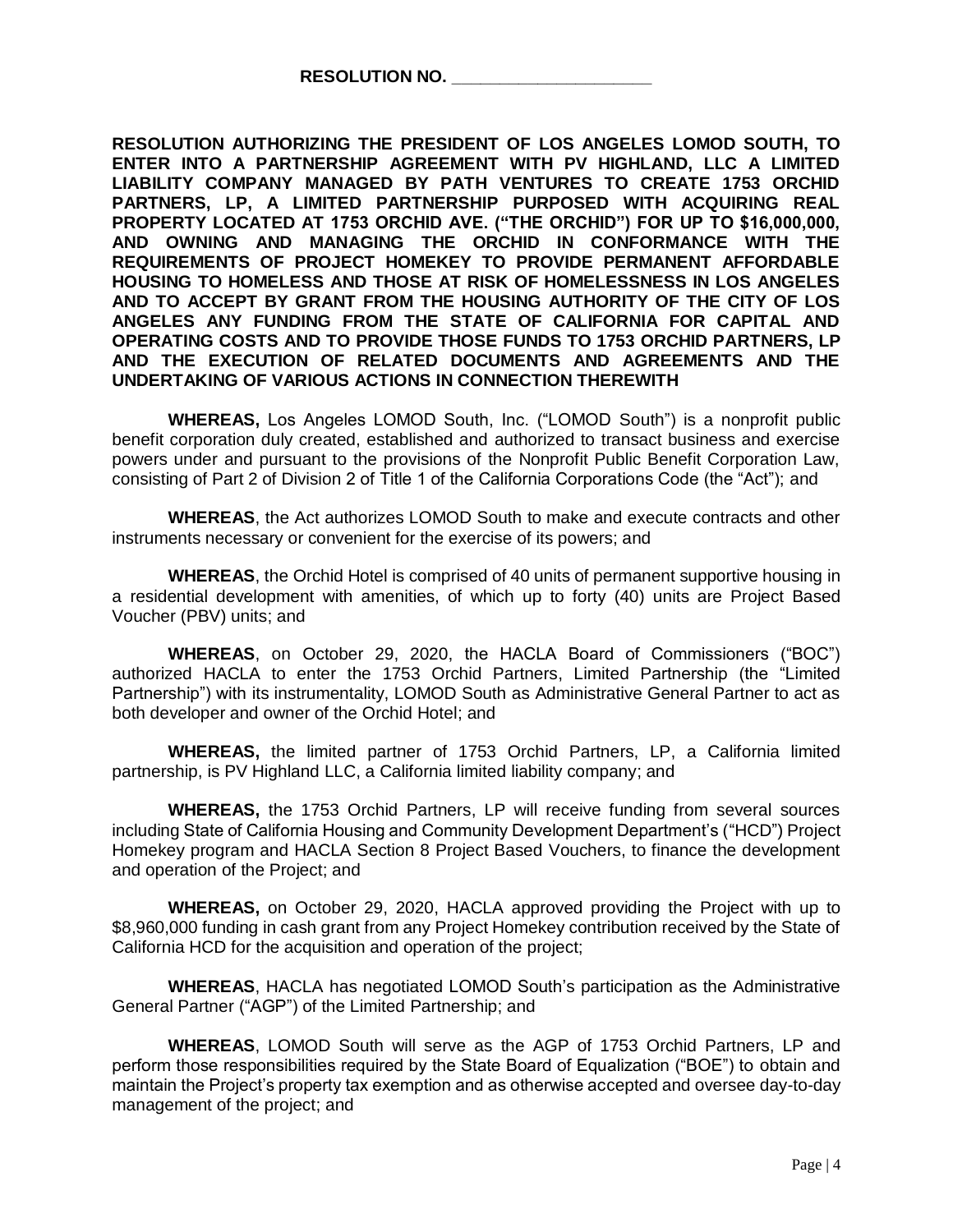**WHEREAS,** LOMOD South is scheduled to receive an annual AGP Partnership Management Fee in the amount of \$20,000 (subject to an annual 3% increase) and 30% of net cash flow generated from the Project and developer fee; and

**WHEREAS,** LOMOD South shall also be granted a right of first refusal to purchase the position of the limited partner if the limited partner chooses to sell or exit the partnership; and

**WHEREAS,** the Board of Directors of LOMOD South must approve the execution of all applicable financing and ownership documents, including a Limited Partnership Agreement and any documents, certificates and agreements related to the Project in order to consummate the successful closing, financing and operation of the Project.

**NOW, THEREFORE, BE IT RESOLVED**, the Board of Directors of LOMOD South LOMOD, Inc. does hereby authorize and approve as follows:

Section 1. The President, the Secretary or the Treasurer or LOMOD South (collectively, the Authorized Representatives") and each of their respective designees, are each hereby authorized and directed, to do any and all things necessary and to execute, deliver and perform any and all closing, note, financing or ownership documents, including any amendments to the Limited Partnership Agreement, with such changes as approved by counsel, and all other documents or actions which they may deem necessary or advisable in order to consummate, carry out, give effect to and comply with the terms and intent of this Resolution and the consummation of the transactions contemplated hereby. All actions heretofore taken by the officers, employees, attorneys and agents of LOMOD South with respect to the Project transactions are hereby approved and ratified, and the officers of LOMOD South and the authorized deputies and employees of LOMOD South, and each of them, are hereby authorized and directed to do any and all things necessary and to enter into and execute, acknowledge and deliver any and all agreements, assignments, certificates and other documents that they or counsel may deem necessary or advisable to consummate the development and financing of the Project and to otherwise to effectuate the purposes of this Resolution without further approval of LOMOD South.

**Section 2.** That if any application for Homekey Program funding is approved, the President, or her designee, is hereby authorized and directed to enter into, execute, and deliver one or more HCD Standard Agreements as necessary or required by the State of California on behalf of 1753 Orchid Partners, LP, and any and all other documents or certificates required or deemed necessary or appropriate to secure the Homekey Program funds from HCD and participate in the Homekey Program, and all amendments thereto (collectively, the "Homekey Documents"). All activities, expenditures, information, and timelines represented in the Application will be enforceable through the HCD Standard Agreement and funds are to be used for the allowable expenditures and activities identified in the applicable HCD Standard Agreement.

**Section 3.** That the President, or her designee, is authorized and directed to accept any award of Homekey funding for capital costs and operating subsidy for The Orchid Hotel project and ensure that any funds awarded for capital acquisition expenditures are spent by December 30, 2020, and that any funds awarded for capitalized operating subsidies are spent by June 30, 2022 or within whatever limits are required by HCD. In addition, the President or her designee may provide the 1753 Orchid Partners either directly or through LOMOD South a grant of the \$8,960,000 in Project Homekey funds and will record a covenant on the property in favor of HACLA requiring the Limited Partnership to comply with all of Project Homekey's regulatory obligations with such grant funds to be forgiven over the 55-year period of the covenant.